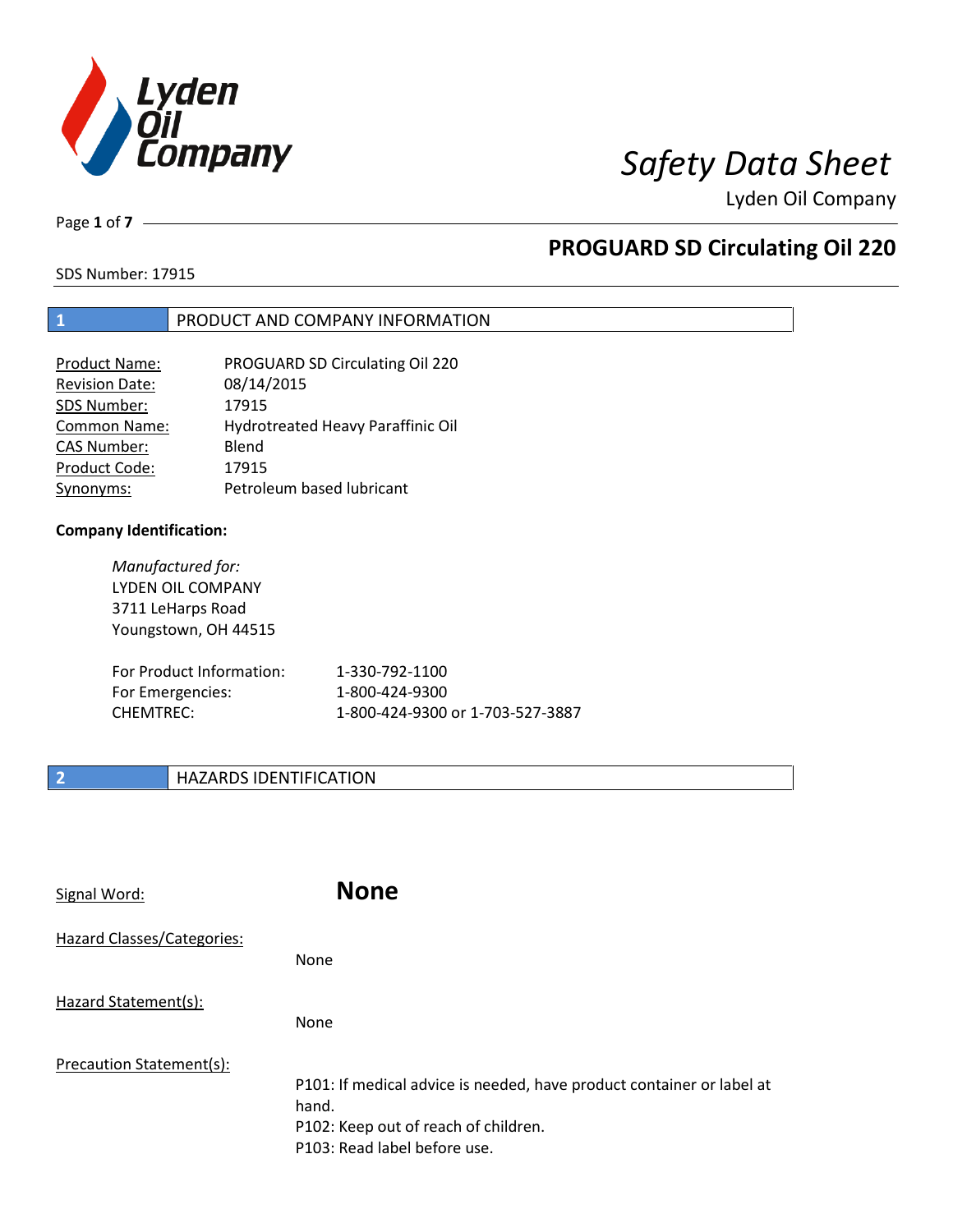

Page **2** of **7**

# **PROGUARD SD Circulating Oil 220**

SDS Number: 17915

Other Hazard Statement(s):

Repeated exposure may cause skin dryness or cracking.

|  | COMPOSITION / INFORMATION ON INGREDIENTS |  |
|--|------------------------------------------|--|
|--|------------------------------------------|--|

Ingredients:

*Mixture of the substances listed below with nonhazardous additions.*

| <b>Chemical Name</b>                                      | <b>CAS Number</b> | Percentage |
|-----------------------------------------------------------|-------------------|------------|
| Distillates (petroleum), solvent-dewaxed heavy paraffinic | 64742-65-0        | < 50       |
| Residual oils, petroleum, solvent dewaxed                 | 64742-62-7        | $>50$      |
| Additives                                                 | N/A               |            |

*\*Any concentration shown as a range is to protect confidentiality or is due to batch variation.*

|  |  | <b>FIRST AID MEASURES</b> |
|--|--|---------------------------|
|--|--|---------------------------|

### Description of First Aid Measures:

| Inhalation:   | If symptoms develop, move victim to fresh air. If symptoms persist,<br>obtain medical attention.                  |
|---------------|-------------------------------------------------------------------------------------------------------------------|
| Skin Contact: | Wash with soap and water. Remove contaminated clothing and wash<br>before reuse. Get medical attention if needed. |
| Eye Contact:  | Rinse opened eye for several minutes under running water. If<br>symptoms persist, consult medical attention.      |
| Ingestion:    | Rinse mouth with water. If symptoms develop, obtain medical<br>attention.                                         |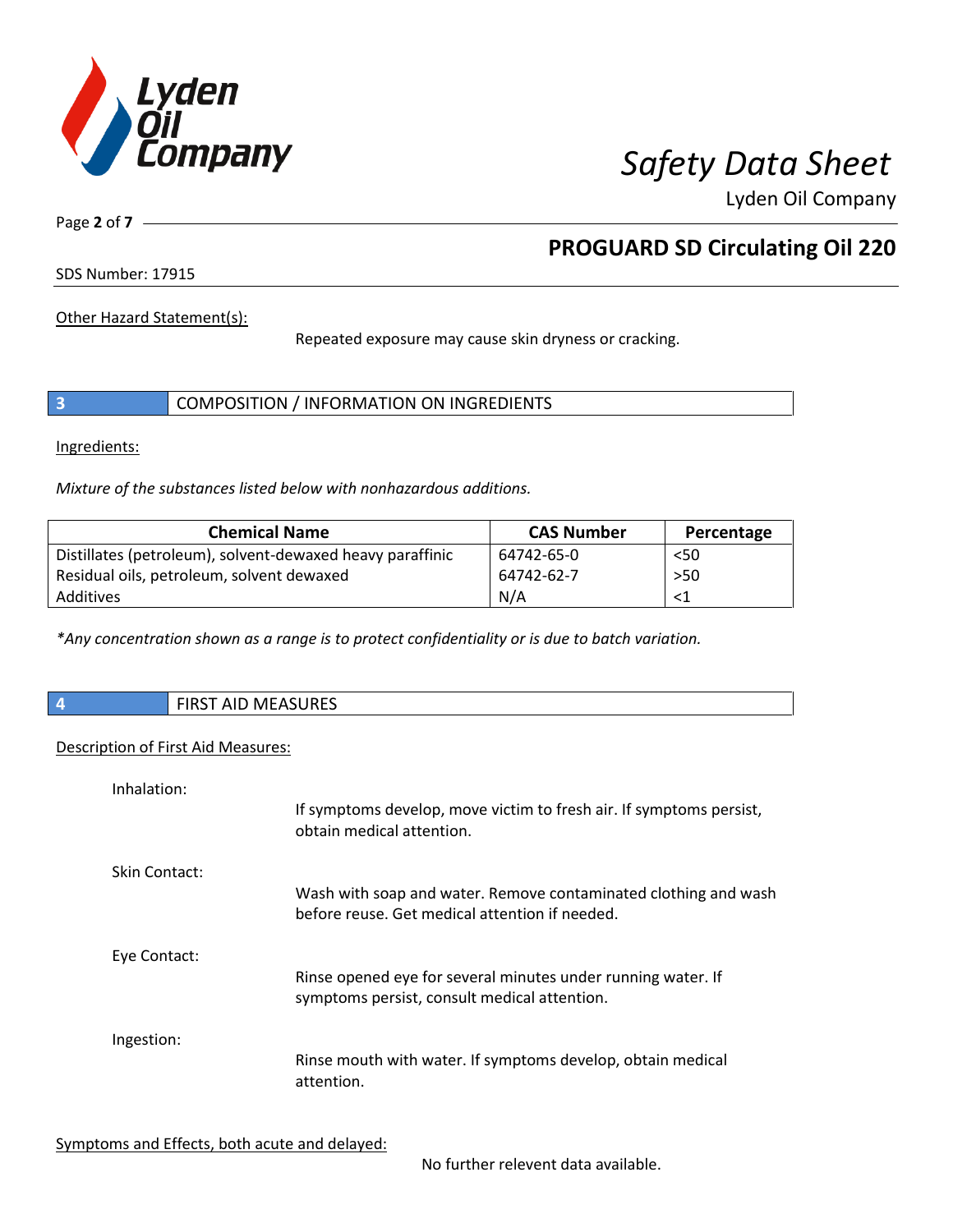

SDS Number: 17915

Page **3** of **7**

Recommended Actions:

Treat symptomatically. Call a doctor or poison control center for guidance.

| 5                                 | FIRE FIGHTING MEASURES                    |                                                                                                                                                                                                   |
|-----------------------------------|-------------------------------------------|---------------------------------------------------------------------------------------------------------------------------------------------------------------------------------------------------|
|                                   | Recommended Fire-Extinguishing Equipment: | Use dry powder, foam, or carbon dioxide fire<br>extinguishers. Water may be ineffective in fighting<br>an oil fire unless used by experienced fire fighters.                                      |
| Possible Hazards During a Fire:   |                                           | Hazardous combustion products may include: A<br>complex mixture of airborne solid and liquid<br>particulates and gases (smoke). Carbon monoxide.<br>Unidentified organic and inorganic compounds. |
|                                   | <b>Recommendations to Firefighters:</b>   | No special measures required.                                                                                                                                                                     |
| $6\phantom{1}6$                   | <b>ACCIDENTAL RELEASE MEASURES</b>        |                                                                                                                                                                                                   |
| <b>Personal Precautions:</b>      |                                           | Avoid contact with skin, eyes, and clothing.<br>Keep away from sources of ignition.                                                                                                               |
| <b>Emergency Procedures:</b>      |                                           | Contain spilled material, collect in suitable and<br>properly labled containers.                                                                                                                  |
| <b>Environmental Precautions:</b> |                                           | Do not allow to reach sewage system or any water<br>course.<br>Do not allow to enter ground waters.                                                                                               |

# **PROGUARD SD Circulating Oil 220**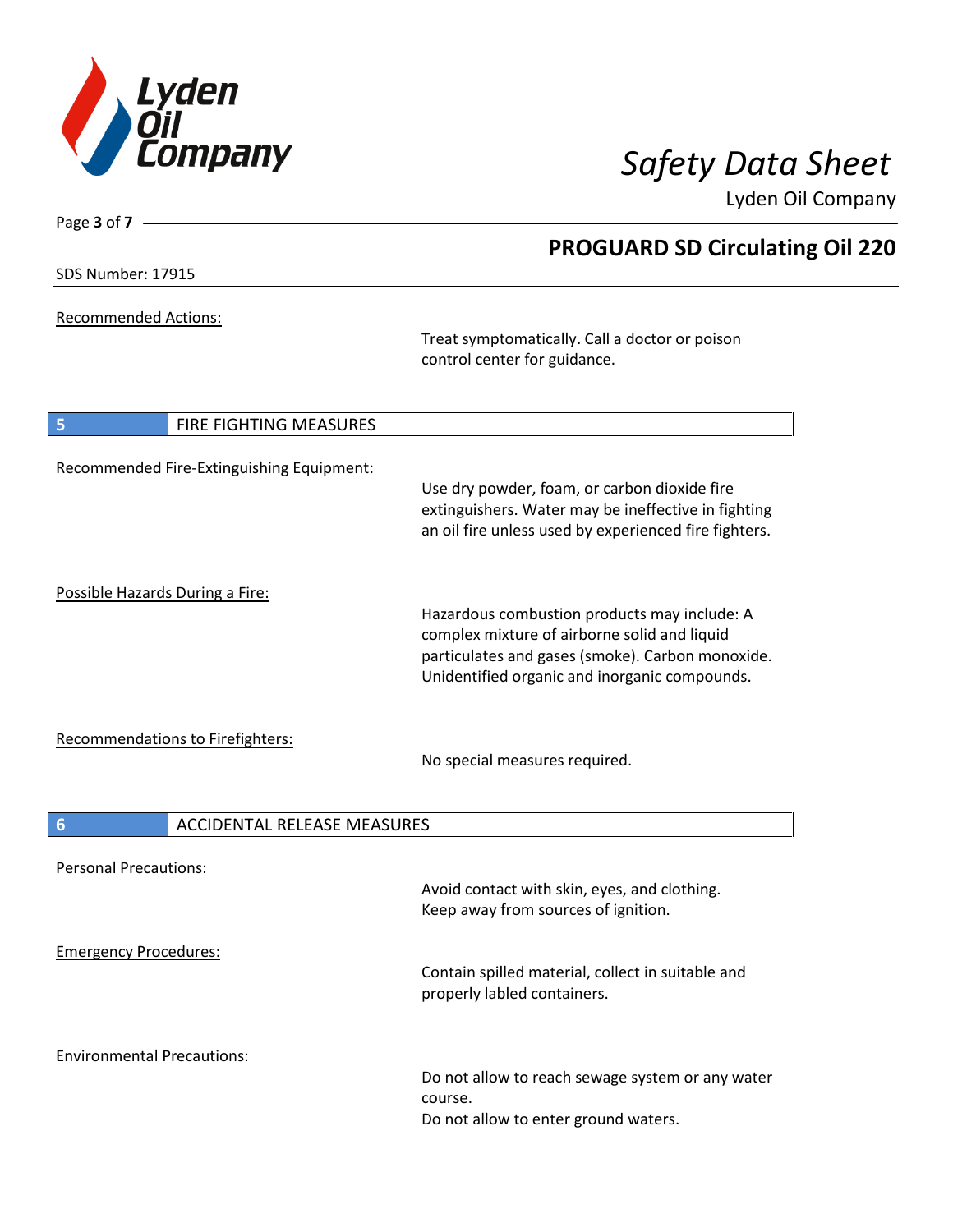

**PROGUARD SD Circulating Oil 220**

Lyden Oil Company

SDS Number: 17915

Page **4** of **7**

### Cleanup Procedures:

Pick up excess with inert absorbant material.

| $\overline{7}$               | <b>HANDLING AND STORAGE</b> |  |  |
|------------------------------|-----------------------------|--|--|
|                              |                             |  |  |
| <b>Handling Precautions:</b> |                             |  |  |

Handle with care and avoid spillage on the floor. Do not cut, weld, drill, grind, braze, or solder container.

Storage Requirements:

Keep container tightly sealed. Keep away from sources of ignition.

### **8** EXPOSURE CONTROLS / PERSONAL PROTECTION

### Exposure Limits:

-64742-65-0 Distillates (petroleum), solvent-dewaxed heavy paraffinic (<50%):

ACGIH TLV – Long-term value:  $5mg/m<sup>3</sup>$ OSHA PEL - Long-term value: 5mg/m<sup>3</sup>

### Engineering Controls:

All ventilation should be designed in accordance with OSHA standard (29 CFR 1910.94).

Personal Protective Equipment:

Wash hands before breaks and at the end of work. Use safety glasses and gloves.

### **9** PHYSICAL AND CHEMICAL PROPERTIES

Color: Amber Physical State: Liquid

Odor: Data not available Odor Threshold: Data not available pH: Data not available Melting Point: Data not available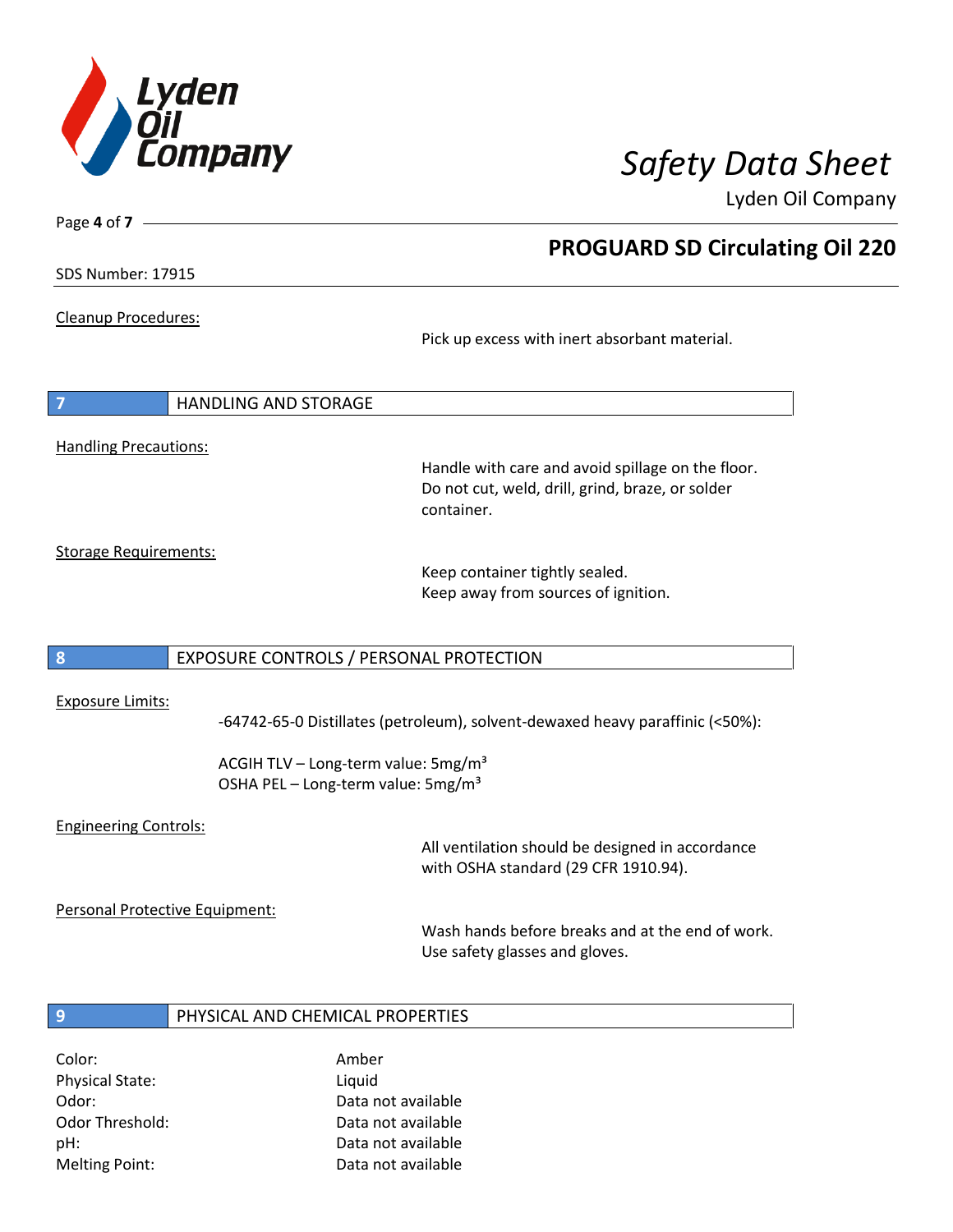

**PROGUARD SD Circulating Oil 220**

Lyden Oil Company

## SDS Number: 17915

Page **5** of **7**

| <b>Boiling Point:</b>         |
|-------------------------------|
| <b>Boiling Range:</b>         |
| Flash Point:                  |
| <b>Evaporation Rate:</b>      |
| Flammability:                 |
| Flammability Limits:          |
| Vapor Pressure:               |
| Vapor Density:                |
| <b>Relative Density:</b>      |
| Solubilities:                 |
| <b>Partition Coefficient:</b> |
| Auto-Ignition Temperature:    |
| Decomposition Temperature:    |
| Viscosity:                    |

# $>425^\circ$  F Data not available 250° C / 482° F (COC Method) Data not available Data not available Data not available Data not available Data not available Data not available Insoluble in water Data not available Data not available Data not available 220 mm<sup>2</sup>/sec (kinematic at 40° C)

# **10** STABILITY AND REACTIVITY Stability:

|                                | Stable under normal conditions.                                  |
|--------------------------------|------------------------------------------------------------------|
| Reactivity:                    | Not reactive under normal conditions.                            |
| <b>Conditions to Avoid:</b>    |                                                                  |
|                                | Extreme temperature, sparks, open flame, and<br>direct sunlight. |
| <b>Hazardous Reactions:</b>    | No known hazardous reactions.                                    |
| Incompatible Materials:        | No further relevant information available.                       |
| <b>Decomposition Products:</b> | Hazardous decomposition products are not<br>expected to form.    |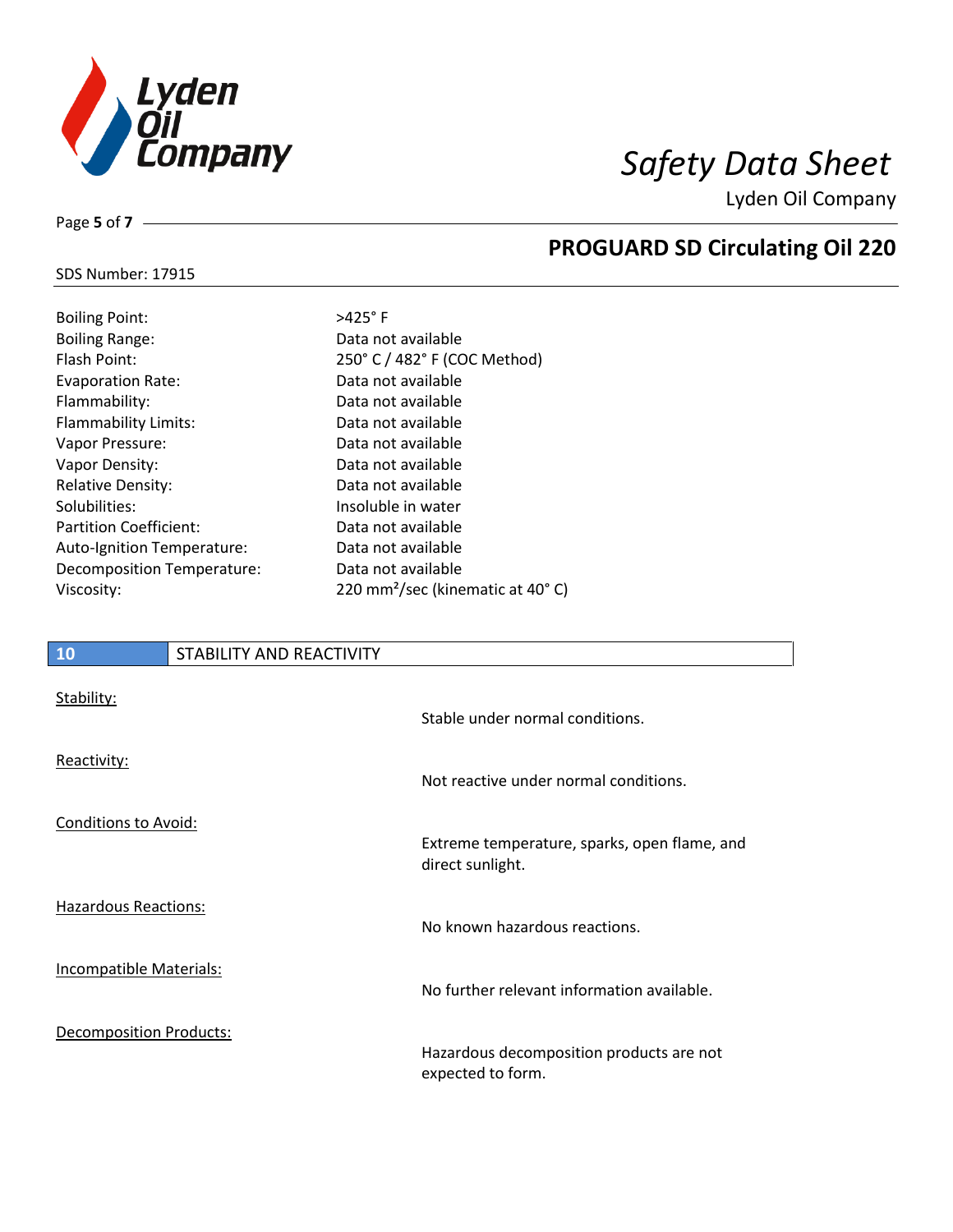

SDS Number: 17915

Page **6** of **7**

# **PROGUARD SD Circulating Oil 220**

| 11                           | <b>TOXICOLOGICAL INFORMATION</b>    |                                                                                                                                                                           |
|------------------------------|-------------------------------------|---------------------------------------------------------------------------------------------------------------------------------------------------------------------------|
| Routes of Exposure:          |                                     | Skin and eye contact are the primary routes of<br>exposure although exposure may occur following<br>accidental ingestion.                                                 |
| <b>Exposure Effects:</b>     |                                     | Repeated skin contact may cause dermatitis or an<br>oil acne.                                                                                                             |
| <b>Measures of Toxicity:</b> |                                     | <b>Component Acute Toxicity Estimates:</b>                                                                                                                                |
|                              |                                     | Residual oils, petroleum, solvent dewaxed:                                                                                                                                |
|                              | Carcinogenic/Mutagenic Precautions: | Oral LD50: >5000 mg/kg (rat)<br>Dermal LD50: >2000 mg/kg (rabbit)<br>Inhalative LC50: 2.18 mg/l (4 hours) (rat)<br>Non-carcinogenic and not expected to be<br>mutagentic. |
| 12                           | <b>ECOLOGICAL INFORMATION</b>       |                                                                                                                                                                           |
|                              |                                     |                                                                                                                                                                           |

Ecological Precautions:

Avoid exposing to the environment.

### Ecological Effects:

No specific environmental or aquatic data available.

## **13** DISPOSAL CONSIDERATIONS

## Disposal Methods:

Dispose of waste material in accordance with all local, state, and federal requirements.